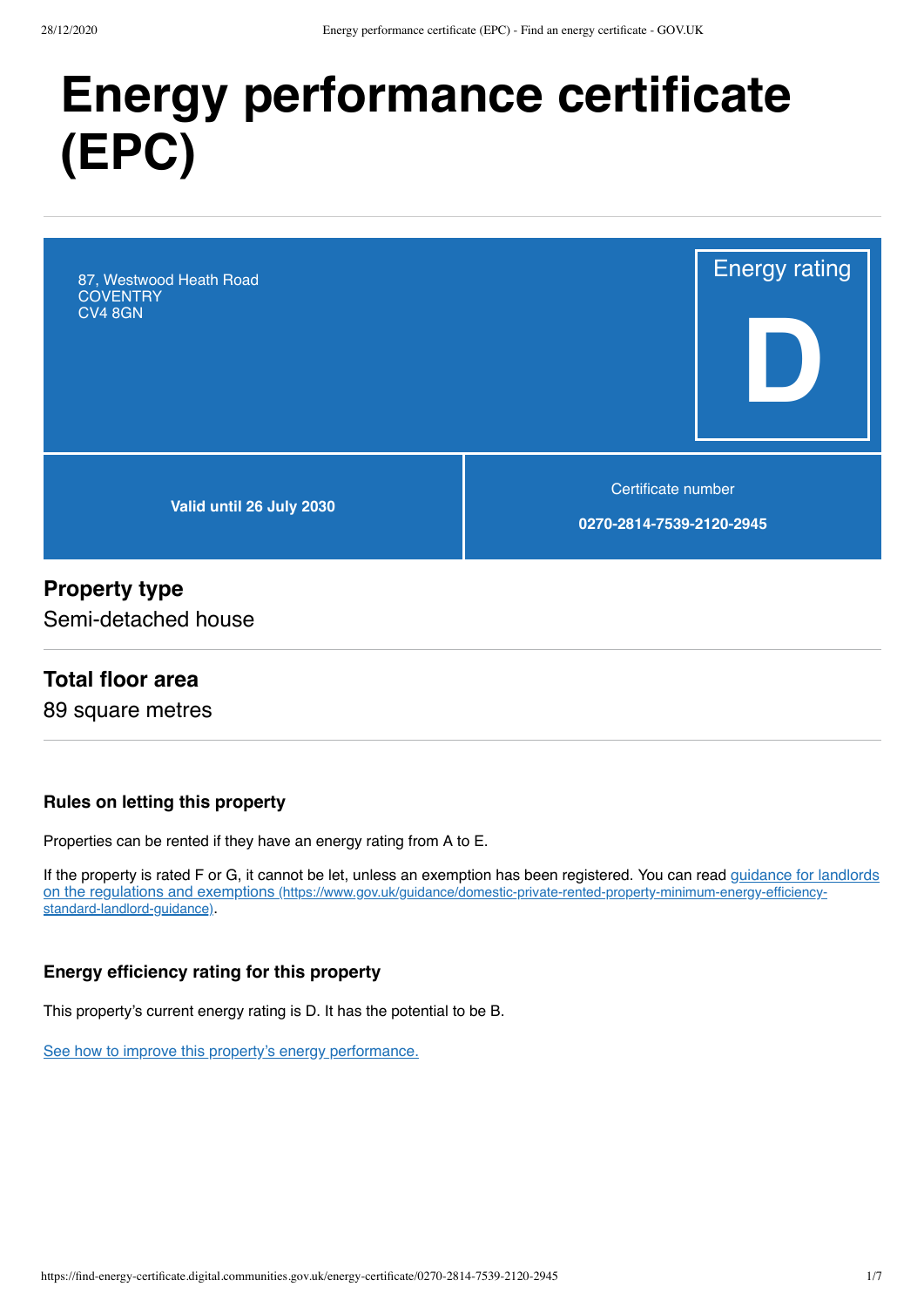| <b>Score</b> | <b>Energy rating</b> | <b>Current</b> | <b>Potential</b> |
|--------------|----------------------|----------------|------------------|
| $92 +$       | $\Delta$             |                |                  |
| 81-91        | В                    |                | 85  <br>B        |
| 69-80        | $\mathbf C$          |                |                  |
| 55-68        | D                    | 64   D         |                  |
| 39-54        | Е                    |                |                  |
| $21 - 38$    | F                    |                |                  |
| $1 - 20$     | G                    |                |                  |

The graph shows this property's current and potential energy efficiency.

Properties are given a rating from A (most efficient) to G (least efficient).

Properties are also given a score. The higher the number the lower your fuel bills are likely to be.

The average energy rating and score for a property in England and Wales are D (60).

#### **Breakdown of property's energy performance**

This section shows the energy performance for features of this property. The assessment does not consider the condition of a feature and how well it is working.

Each feature is assessed as one of the following:

- very good (most efficient)
- good
- average
- $\bullet$ poor
- very poor (least efficient)

When the description says 'assumed', it means that the feature could not be inspected and an assumption has been made based on the property's age and type.

| <b>Feature</b> | <b>Description</b>                             | Rating    |
|----------------|------------------------------------------------|-----------|
| Wall           | Solid brick, as built, no insulation (assumed) | Very poor |
| Wall           | Cavity wall, as built, insulated (assumed)     | Good      |
| Roof           | Pitched, 200 mm loft insulation                | Good      |
| Roof           | Pitched, no insulation (assumed)               | Very poor |
| Roof           | Flat, insulated (assumed)                      | Average   |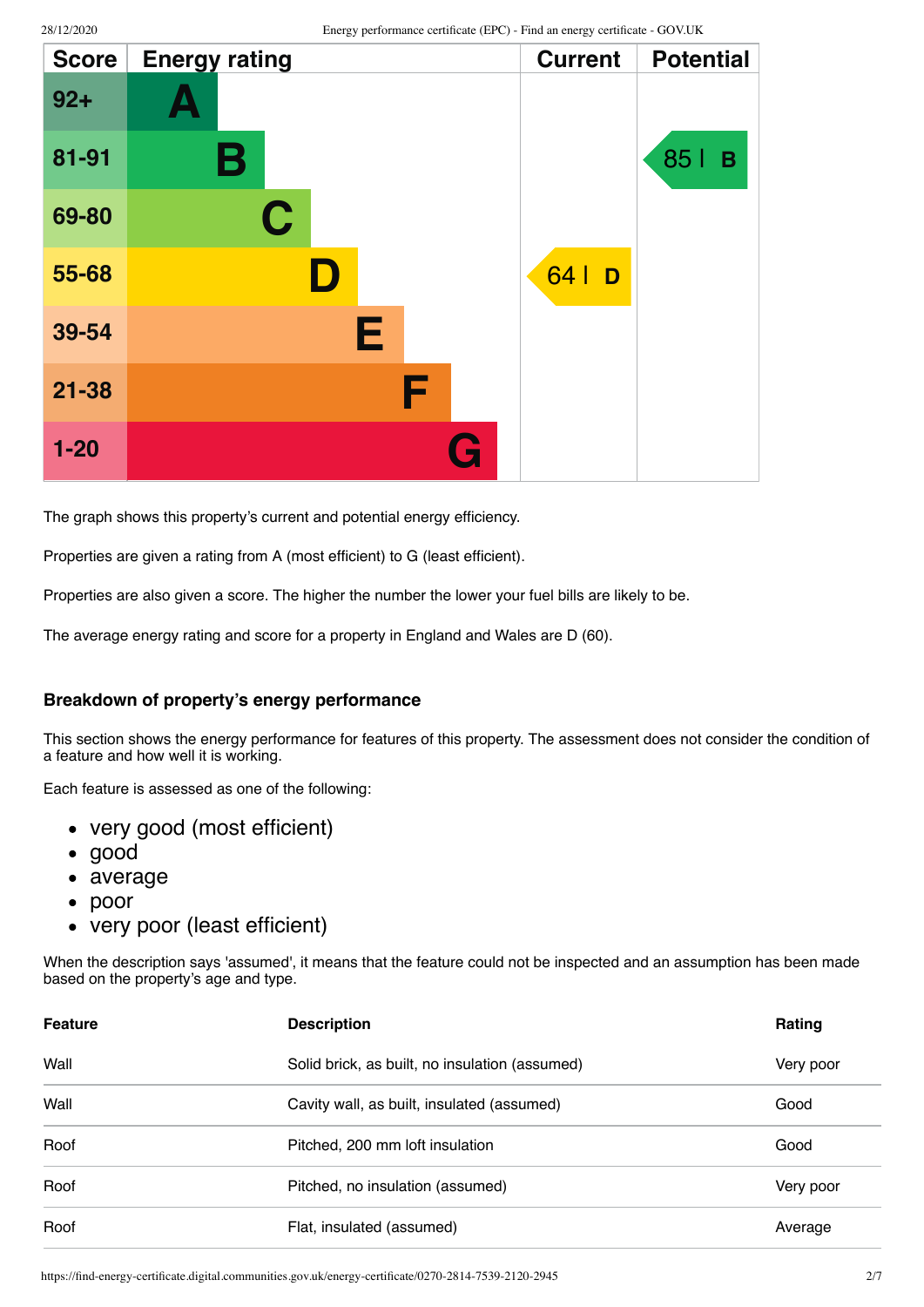28/12/2020 Energy performance certificate (EPC) - Find an energy certificate - GOV.UK

| <b>Feature</b>       | <b>Description</b>                          | Rating    |
|----------------------|---------------------------------------------|-----------|
| Window               | Fully double glazed                         | Average   |
| Main heating         | Boiler and radiators, mains gas             | Good      |
| Main heating control | Programmer, room thermostat and TRVs        | Good      |
| Hot water            | From main system                            | Good      |
| Lighting             | Low energy lighting in 70% of fixed outlets | Very good |
| Floor                | Suspended, no insulation (assumed)          | N/A       |
| Floor                | Solid, no insulation (assumed)              | N/A       |
| Secondary heating    | None                                        | N/A       |

## **Primary energy use**

The primary energy use for this property per year is 257 kilowatt hours per square metre (kWh/m2).

#### What is primary energy use?  $\blacktriangleright$

#### **Environmental impact of this property**

One of the biggest contributors to climate change is carbon dioxide (CO2). The energy used for heating, lighting and power in our homes produces over a quarter of the UK's CO2 emissions.

#### **An average household produces**

6 tonnes of CO2

#### **This property produces**

#### 4.1 tonnes of CO2

#### **This property's potential production**

1.6 tonnes of CO2

By making the [recommended changes](#page-3-0), you could reduce this property's CO2 emissions by 2.5 tonnes per year. This will help to protect the environment.

Environmental impact ratings are based on assumptions about average occupancy and energy use. They may not reflect how energy is consumed by the people living at the property.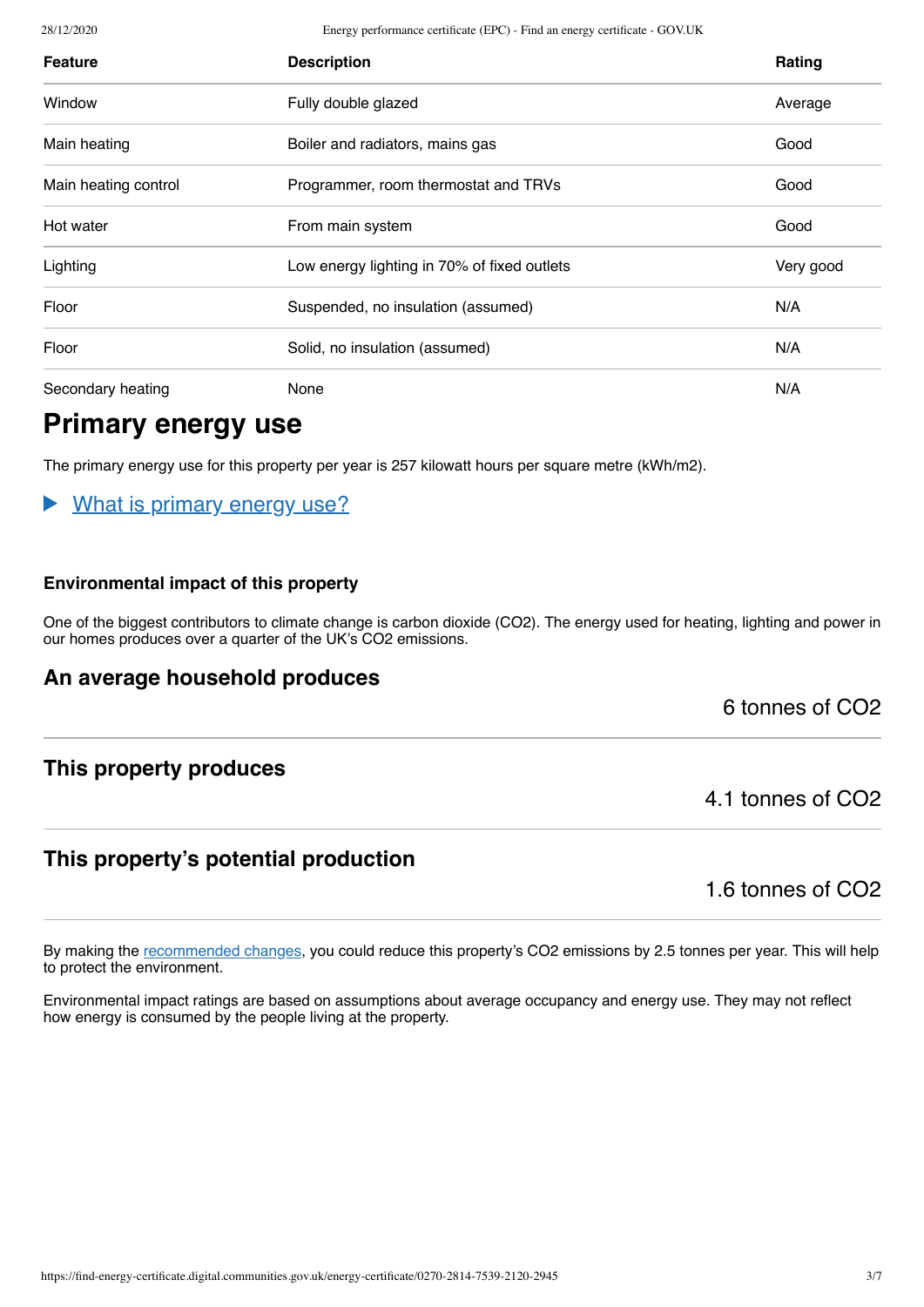#### <span id="page-3-0"></span>**How to improve this property's energy performance**

Making any of the recommended changes will improve this property's energy efficiency.

If you make all of the recommended changes, this will improve the property's energy rating and score from D (64) to B (85).

#### What is an energy rating?

## **Recommendation 1: Internal or external wall insulation**

Internal or external wall insulation

#### **Typical installation cost**

#### **Typical yearly saving**

**Potential rating after carrying out recommendation 1**

| Recommendation 2: Floor insulation (suspended floor) |  |  |  |  |
|------------------------------------------------------|--|--|--|--|
|------------------------------------------------------|--|--|--|--|

Floor insulation (suspended floor)

|  | <b>Typical installation cost</b> |  |
|--|----------------------------------|--|
|--|----------------------------------|--|

#### **Typical yearly saving**

**Potential rating after carrying out recommendations 1 and 2**

## **Recommendation 3: Low energy lighting**

Low energy lighting

#### **Typical installation cost**



£4,000 - £14,000



£199



£33

£800 - £1,200

#### £15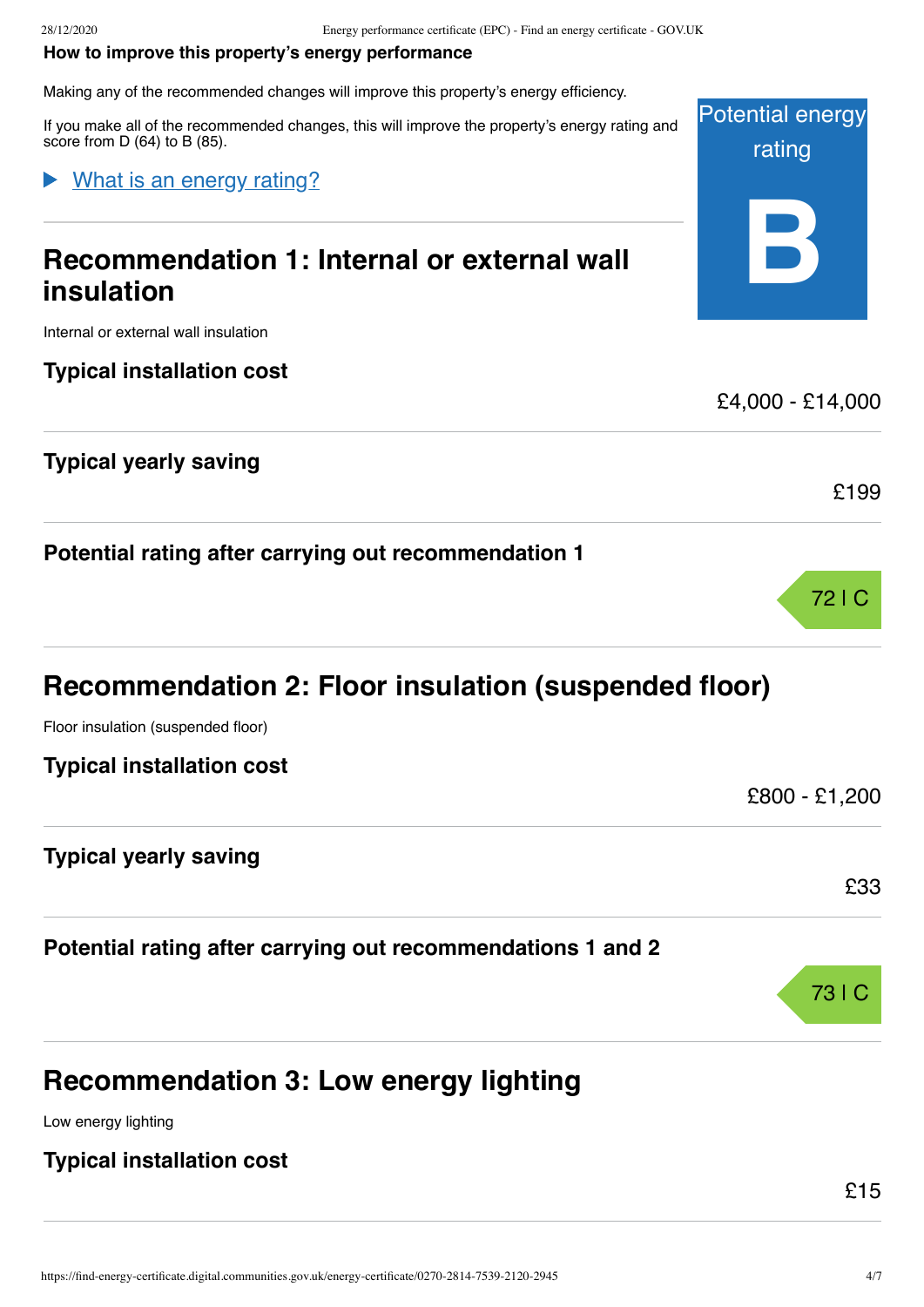| Potential rating after carrying out recommendations 1 to 3                                              |                 |
|---------------------------------------------------------------------------------------------------------|-----------------|
|                                                                                                         | 74   C          |
| <b>Recommendation 4: Solar water heating</b>                                                            |                 |
| Solar water heating                                                                                     |                 |
| <b>Typical installation cost</b>                                                                        |                 |
|                                                                                                         | £4,000 - £6,000 |
| <b>Typical yearly saving</b>                                                                            |                 |
|                                                                                                         | £28             |
| Potential rating after carrying out recommendations 1 to 4                                              |                 |
|                                                                                                         | 75   C          |
| Recommendation 5: Solar photovoltaic panels, 2.5 kWp                                                    |                 |
| Solar photovoltaic panels                                                                               |                 |
| <b>Typical installation cost</b>                                                                        |                 |
|                                                                                                         | £3,500 - £5,500 |
| <b>Typical yearly saving</b>                                                                            |                 |
|                                                                                                         | £330            |
| Potential rating after carrying out recommendations 1 to 5                                              |                 |
|                                                                                                         | 85              |
| Paying for energy improvements                                                                          |                 |
| Find energy grants and ways to save energy in your home. (https://www.gov.uk/improve-energy-efficiency) |                 |

**Estimated energy use and potential savings**

**Estimated yearly energy cost for this property**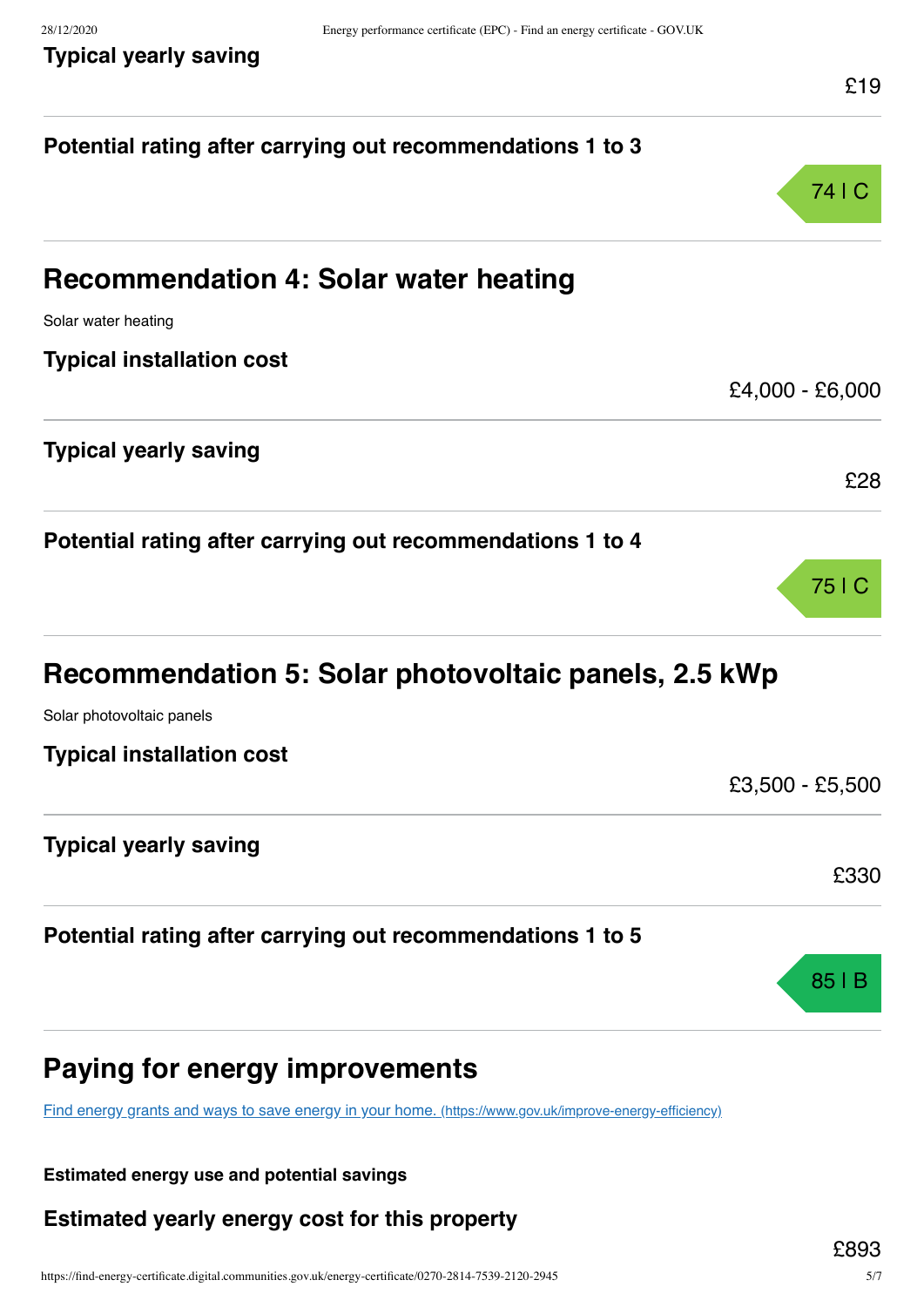#### **Potential saving**

The estimated cost shows how much the average household would spend in this property for heating, lighting and hot water. It is not based on how energy is used by the people living at the property.

The estimated saving is based on making all of the recommendations in [how to improve this property's energy performance.](#page-3-0)

For advice on how to reduce your energy bills visit Simple Energy Advice [\(https://www.simpleenergyadvice.org.uk/\)](https://www.simpleenergyadvice.org.uk/).

## **Heating use in this property**

Heating a property usually makes up the majority of energy costs.

#### **Estimated energy used to heat this property**

#### **Space heating**

13262.0 kWh per year

#### **Water heating**

2193.0 kWh per year

#### **Potential energy savings by installing insulation**

| Type of insulation           | Amount of energy saved |
|------------------------------|------------------------|
| <b>Loft insulation</b>       | 564 kWh per year       |
| <b>Solid wall insulation</b> | 4618 kWh per year      |

You might be able to receive Renewable Heat Incentive payments [\(https://www.gov.uk/domestic-renewable-heat-incentive\)](https://www.gov.uk/domestic-renewable-heat-incentive). This will help to reduce carbon emissions by replacing your existing heating system with one that generates renewable heat. The estimated energy required for space and water heating will form the basis of the payments.

#### **Contacting the assessor and accreditation scheme**

This EPC was created by a qualified energy assessor.

If you are unhappy about your property's energy assessment or certificate, you can complain to the assessor directly.

If you are still unhappy after contacting the assessor, you should contact the assessor's accreditation scheme.

Accreditation schemes are appointed by the government to ensure that assessors are qualified to carry out EPC assessments.

## **Assessor contact details**

#### **Assessor's name**

Liam Mills

## **Telephone** 07759841294